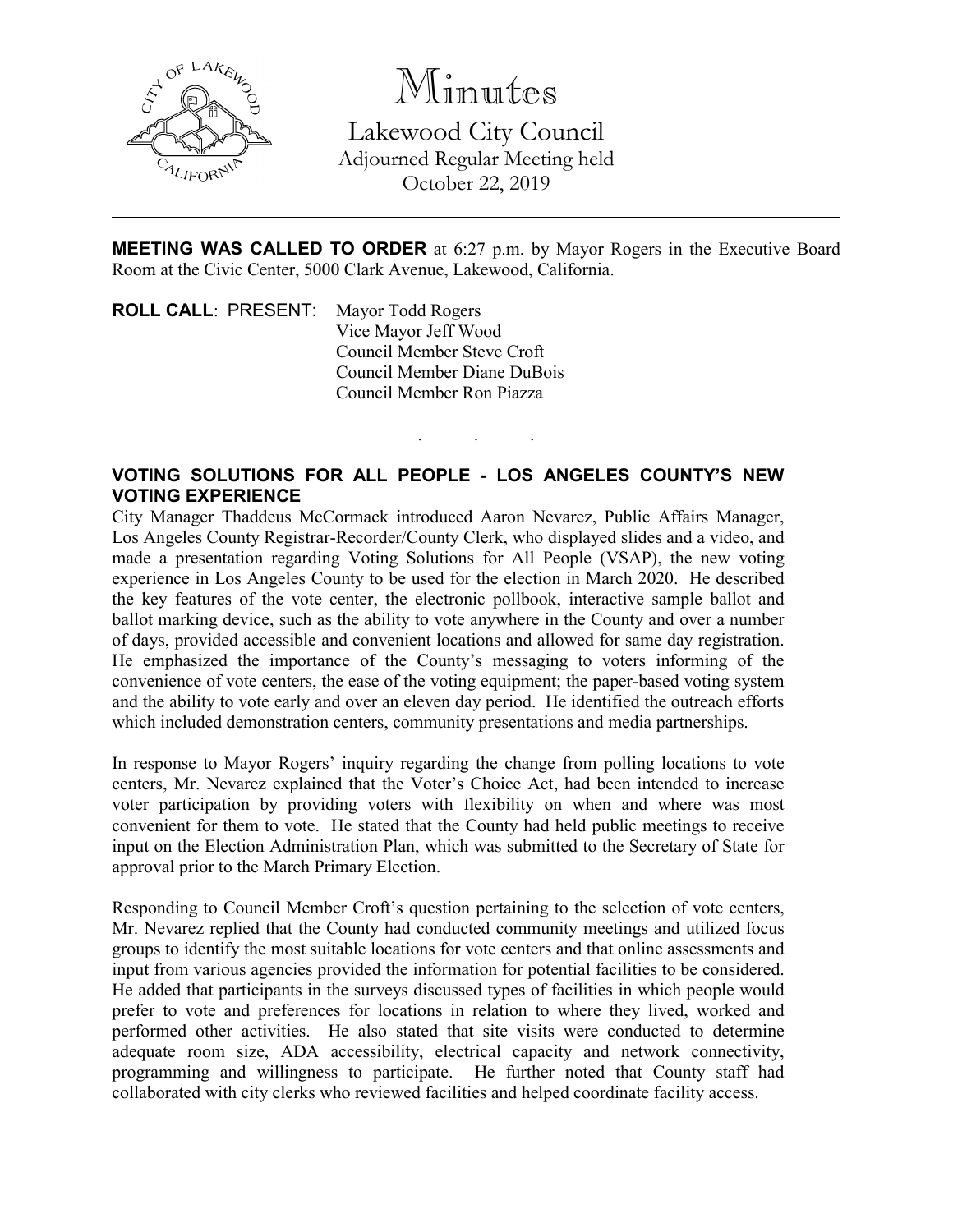City Council Minutes October 22, 2019 Page 2

## **VSAP - LOS ANGELES COUNTY'S NEW VOTING EXPERIENCE** - Continued

Mr. Nevarez reported that over two thousand viable vote centers had been identified and that additional analysis was being conducted to select the most appropriate facilities.

Council Member DuBois expressed concerns regarding seniors with limited or no vehicular access, who were accustomed to voting at a nearby polling place, being prevented from voting. Mr. Nevarez stated that a target of approximately 1,000 conveniently located vote centers would be sited near homes, workplaces and schools and might be found in a variety of facilities, including public buildings, workplaces, places of worship and shopping centers at which such voters might visit.

Mr. Nevarez responded to questions from Council Member Croft by stating that voters who automatically received vote by mail ballots (VBM) in the past would continue to do so and that VBMs could be requested by application. He stated that VBM materials had been redesigned to make them easier to read and complete with clearer instructions. He added that vote by mail ballots would include postage and could be dropped off via U.S. mail or at one of the 250 drop-off locations throughout the County.

Confirming for Council Member Croft and Mayor Rogers that the ballot marking device would have no network connection, Mr. Nevarez clarified that the electronic pollbook would be the only apparatus connected to the internet and would replace the paper roster allowing for updates to the voter database in real time.

Replying to Mayor Rogers' and Vice Mayor Wood's questions pertaining to election results, Mr. Nevarez explained that on election night, ballots from all vote centers would be brought by Sheriff's deputies to the Registrar's Tally Operation Center in Downey for tabulation. He stated that prior to tabulation, all ballots would be checked in, removed from boxes, inspected and prepared for counting. He added that after election night, there would be thousands of ballots that would need to be counted, including VBM ballots received on election day, provisional ballots, write-in ballots, and damaged ballots, which would be counted during the canvass period and by State law, required the Registrar to complete and certify the results within thirty days.

Mr. Nevarez confirmed for Council Member Croft that statements of votes cast would provide a breakdown of voters by community for their selections on candidates and measures.

In response to Council Member Piazza's concerns regarding duplicate voters and voter fraud, Mr. Nevarez explained that allegations of fraudulent activity was taken seriously by Registrar staff; however, there were very few verified cases that existed. He added that the integrity of the voting system was of paramount importance and any potential impropriety would be taken to the appropriate agency.

Vice Mayor Wood inquired whether there would be any messaging regarding undervoting. Mr. Nevarez responded that signage would be strategically placed reminding voters to "Use the MORE button to review all choices when making your selections."